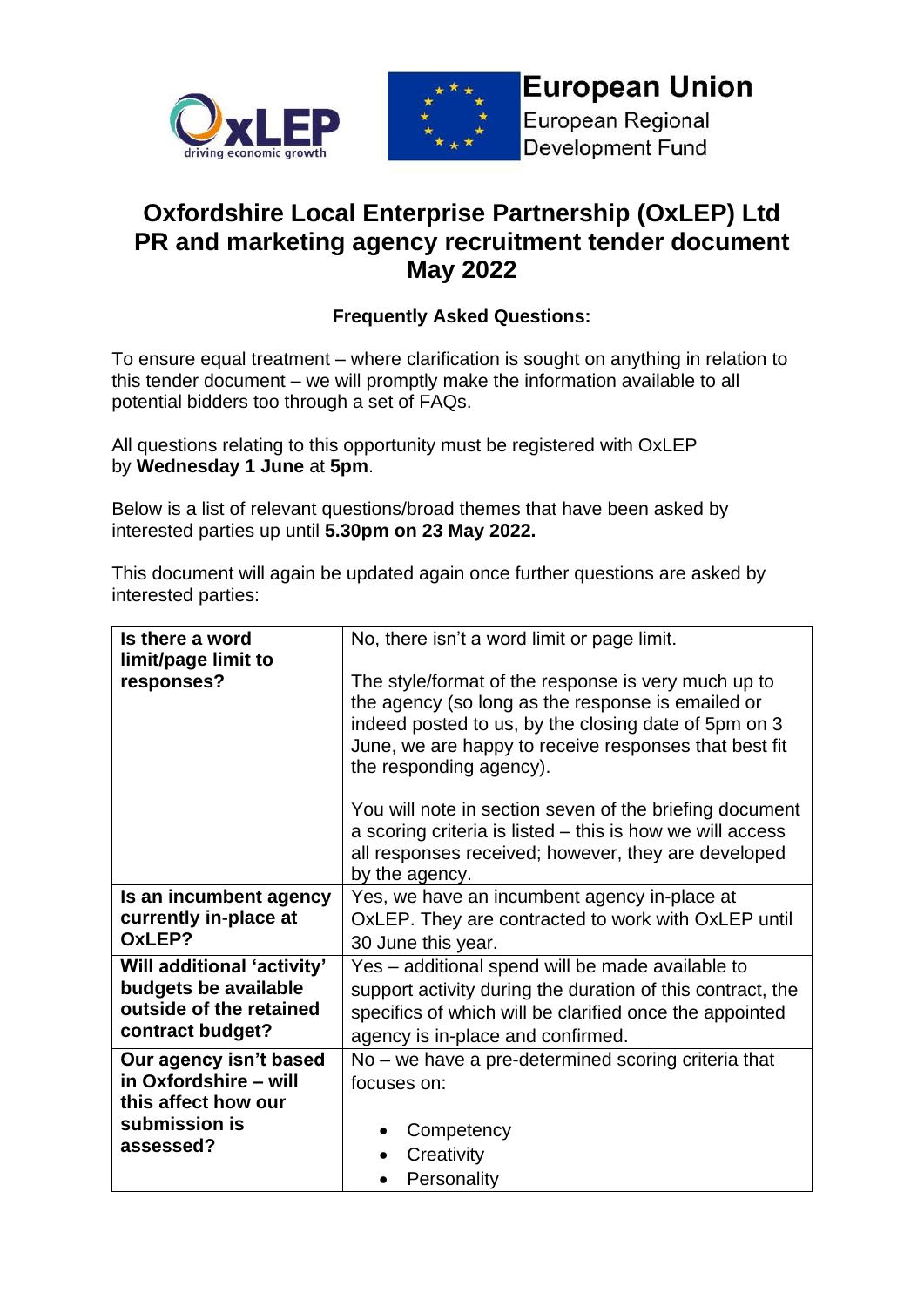|                                                                                                                                      | Price                                                                                                                                                                                                                                                                                                                                                                                                                                                                                                                                                                                        |
|--------------------------------------------------------------------------------------------------------------------------------------|----------------------------------------------------------------------------------------------------------------------------------------------------------------------------------------------------------------------------------------------------------------------------------------------------------------------------------------------------------------------------------------------------------------------------------------------------------------------------------------------------------------------------------------------------------------------------------------------|
|                                                                                                                                      | Your agency's location does not form part of this<br>criteria, though we would expect the appointed agency<br>to demonstrate a strong knowledge of our work as the<br>Local Enterprise Partnership for Oxfordshire and key<br>factors of the Oxfordshire economy.                                                                                                                                                                                                                                                                                                                            |
| Will there be an<br>expectation for the<br>appointed agency to<br>provide concerted<br>digital content/graphic<br>design support?    | Currently, we are in the process of aiming to add<br>capacity to our in-house team with one of the roles<br>focusing on the development of digital content, aiding<br>our communications work.<br>We are therefore hopeful that the appointed agency<br>will provide more strategic support and delivery                                                                                                                                                                                                                                                                                     |
|                                                                                                                                      | throughout the duration of this contract, versus digital<br>content creation.                                                                                                                                                                                                                                                                                                                                                                                                                                                                                                                |
| Is there a preferred<br>format to receive<br>responses to this<br>opportunity?                                                       | No - there is no preferred format. We would<br>encourage agencies to produce a response that best<br>represents their agency's ability to respond to our<br>brief.                                                                                                                                                                                                                                                                                                                                                                                                                           |
| In the briefing<br>document, you mention<br>details of upcoming<br>business support                                                  | In-depth details of the programmes are still to be<br>finalised - however, outlines of the programmes can<br>be found via the below links:                                                                                                                                                                                                                                                                                                                                                                                                                                                   |
| programmes that the<br>appointed agency<br>would likely be working<br>on. Can further details<br>of these programmes<br>be provided? | 'Social Contract' programme: Further details can be<br>found on page 41 of this Board paper. See link:<br>https://www.oxfordshirelep.com/sites/default/files/uplo<br>ads/Website%20Board%20Pack%20Dec%2021.pdf.<br>It gives some top-line details on what the programme<br>is trying to achieve and is tied into the Economic<br>Recovery Plan (ERP) that we developed post-COVID-<br>19 which you can find here:<br>https://www.oxfordshirelep.com/sites/default/files/uplo<br>ads/Oxfordshire%20ERP%20Action%20Plan%20-<br>0 <u>%20FINAL%20%2826th%20February%202021%29</u><br><u>.pdf</u> |
|                                                                                                                                      | Visitor economy programme: Further details also<br>found in the above Board paper link, but on page 45<br>and again tied into the ERP.                                                                                                                                                                                                                                                                                                                                                                                                                                                       |
| Were you aware that<br>the closing date for<br>submissions is a bank<br>holiday?                                                     | Yes - although OxLEP will be closed for business on 2<br>June and 3 June, we are very happy to receive<br>responses by 5pm on 3 June. Please do note however<br>that we will be unable to confirm receipt of responses<br>on these dates as it's a non-working day.                                                                                                                                                                                                                                                                                                                          |